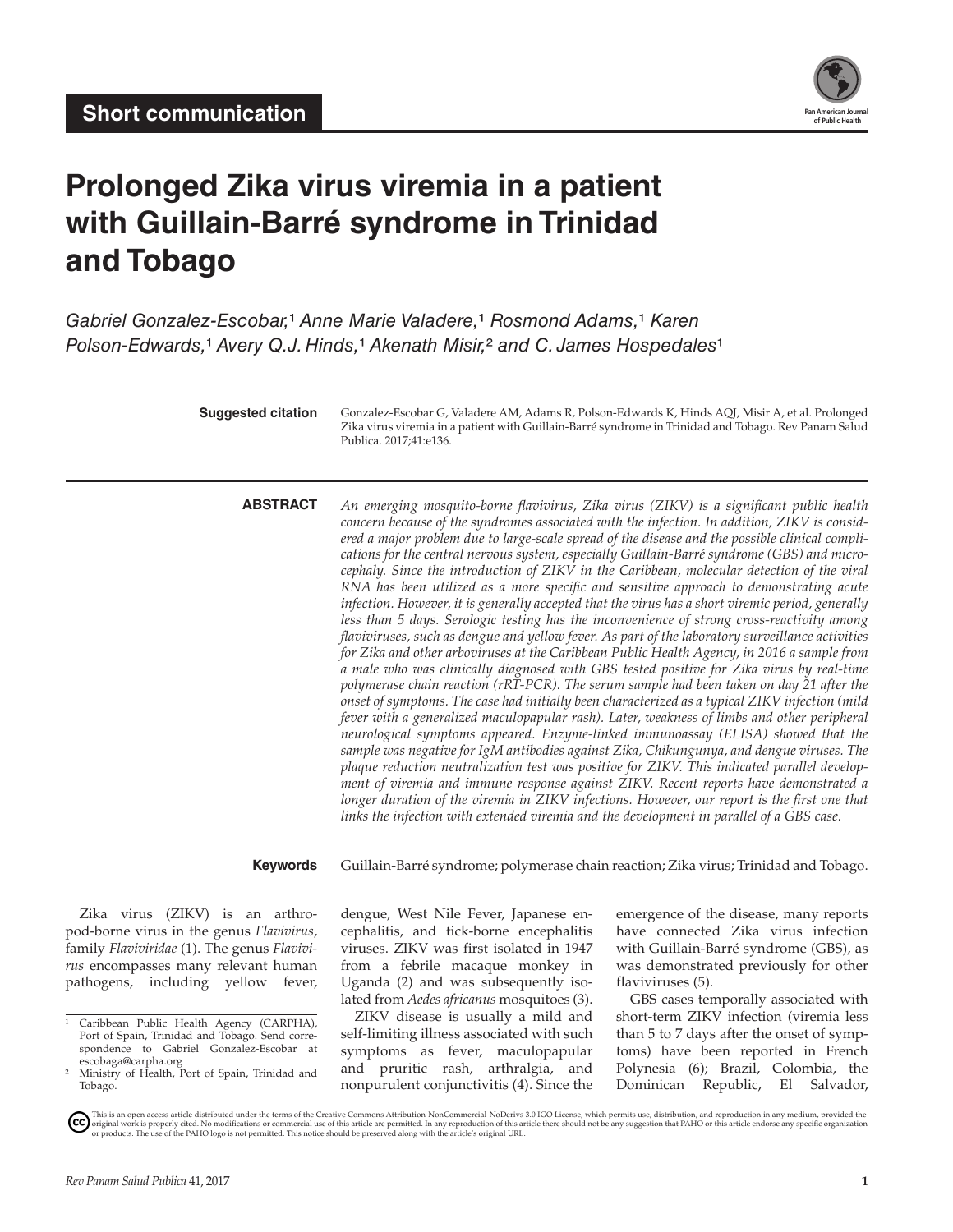Honduras, Suriname, and Venezuela (7); and Haiti (8). We here report the finding of a case of GBS with prolonged ZIKV viremia, in a patient from the Caribbean island country of Trinidad and Tobago. Both molecular detection of the target viral RNA and serologic characterization of the serum were used as diagnostic approaches.

#### **EVIDENCE OF PROLONGED ZIKA VIRUS VIREMIA IN A PATIENT WITH GUILLAIN-BARRÉ SYNDROME**

On 10 August 2016, a 29-year-old man visited his private practitioner in Tunapuna, a city that is in the north of Trinidad and Tobago, about 15 km from the capital city of Port of Spain. The initial clinical symptoms were characterized as nonquantified mild fever, headache, and malaise. No respiratory or neurological symptoms were present at that time, and the patient was sent home with symptomatic treatment. No specimens from any source were taken during this first visit.

Febrile peaks continued appearing during the days after the onset of symptoms. A generalized maculopapular rash and a tingling and weakness of lower limbs appeared on 16 August (day 7 after the onset of symptoms). However, following a medical examination by the same private practitioner, the patient was not hospitalized.

Rash completely disappeared on 20 August (day 11 after the onset of symptoms), but weakness of lower limbs (associated with walking instability) progressed to the upper limbs on 30 August (day 21), when the patient was sent by the private practitioner for neurological evaluation and hospitalization at the Port of Spain General Hospital.

After the patient was hospitalized, the clinical examination revealed a moderate to severe impairment of muscle strength. The patient was clinically diagnosed with Guillain-Barré syndrome, and therapeutic schemes based on the administration of intravenous immunoglobulin were initiated.

A blood specimen was taken that same day (August 30, day 21after the onset of symptoms) and sent to the Trinidad Public Health Laboratory for virologic/serological investigation. (This was the only blood specimen taken from the patient during the illness.) That serum sample was then sent on 5 September for laboratory

investigation at the Laboratory of Virology of the Caribbean Public Health Agency (CARPHA), in the city of Port of Spain.

Enzyme-linked immunoassay (ELISA) demonstrated the absence of IgM antibodies against dengue virus (Dengue Virus IgM Capture DxSelect, Focus Diagnostics, Cypress, California, United States of America), Chikungunya virus (Anti-Chikungunya Virus ELISA IgM, EUROIMMUN AG, Lübeck, Schleswig-Holstein, Germany), and ZIKV (Anti-Zika virus ELISA IgM, EUROIMMUN AG, Lübeck, Schleswig-Holstein, Germany). Testing of viral RNA for dengue virus (DENV), Chikungunya virus (CHIKV), and ZIKV was done using Trioplex Real-time RT-PCR assay (rRT-PCR) (Centers for Disease Control and Prevention (CDC), Dengue Branch, San Juan, Puerto Rico), following the CDC's instructions for its use. Viral RNA detection was found negative for DENV and CHIKV, and positive for ZIKV. The crossing threshold (Ct) value found for the sample was 34.46 (positive below 38).

On 12 October 2016, an aliquot of the original serum sample was sent for laboratory confirmation to the Division of Vector-Borne Diseases, which is part of the CDC's National Center for Infectious Diseases, in Fort Collins, Colorado, United States. The arboviral serology report on 17 November indicated evidence of infection with a flavivirus, according to neutralizing antibody testing, with a plaque reduction neutralization test (PRNT) titer  $> 1$  280 for ZIKV (positive control titer > 320).

As of May 2017, the patient was still reporting a mild persistence of weakness of both lower and upper limbs (personal communication from patient, May 2017).

### **LIMITATIONS**

This study has some limitations, including the absence of early and successive (serial) samples. These samples should have been taken between days 1 to 5 after the onset of symptoms. Moreover, it also could have been useful to take some samples at different intervals (for instance, 7, 10, 15, 20, and 30 days after the onset). With all these specimens, the kinetics of the viral progression in blood could have been determined. In addition, serial sampling could have been very useful for establishing the relation between the initial symptoms and the suspected ZIKV infection. Moreover,

additional samples could have also demonstrated the clearance of the virus in blood and/or other body fluids (e.g., urine). On the other hand, despite the fact that the quantification of viral load in this sample was relative instead of absolute, the Ct value reported from the rRT-PCR assay is an indication that the target RNA was present in the sample. No additional samples from this patient were obtained and, therefore, a follow-up determination of the relative amount of target RNA could not be performed.

## **DISCUSSION**

In this study, a male was clinically diagnosed with an infection produced by ZIKV, and he later developed GBS. The patient is a resident of Tunapuna, an urban area with a large population in the northern part of the island of Trinidad. Other cases of ZIKV infection had been found in the area, and there was a relatively low incidence of other arbovirus infections, such as DENV and CHIKV, at that time.

The ZIKV case was clinically well characterized as a mild ZIKV infection with fever and maculopapular rash, with no criteria for hospitalization at the beginning of the illness. On day 7 after the onset of symptoms, neurologic symptoms were evident, which progressed from the lower limbs to the upper limbs on day 21, when the patient was hospitalized and a blood specimen was taken. According to the algorithm for detection of ZIKV infections at the CARPHA's Laboratory of Virology, such specimens are tested within 7 days after the onset of symptoms. However, in some cases, such as pregnant women or GBS patients, the laboratory staff may decide (generally for research purposes) to include the samples for diagnosis, even though the samples do not match with the algorithms for the detection of ZIKV.

Amplification of Zika virus RNA in serum samples is the most specific and sensitive diagnostic approach available, and it must be performed during the acute phase (viremic period) of the illness (up to 7 days from the onset of symptoms). In March 2016, the Pan American Health Organization (PAHO) developed case definitions and surveillance guidance for Zika virus disease and associated complications that clearly indicated a characteristic transient viremic period during ZIKV infections (9).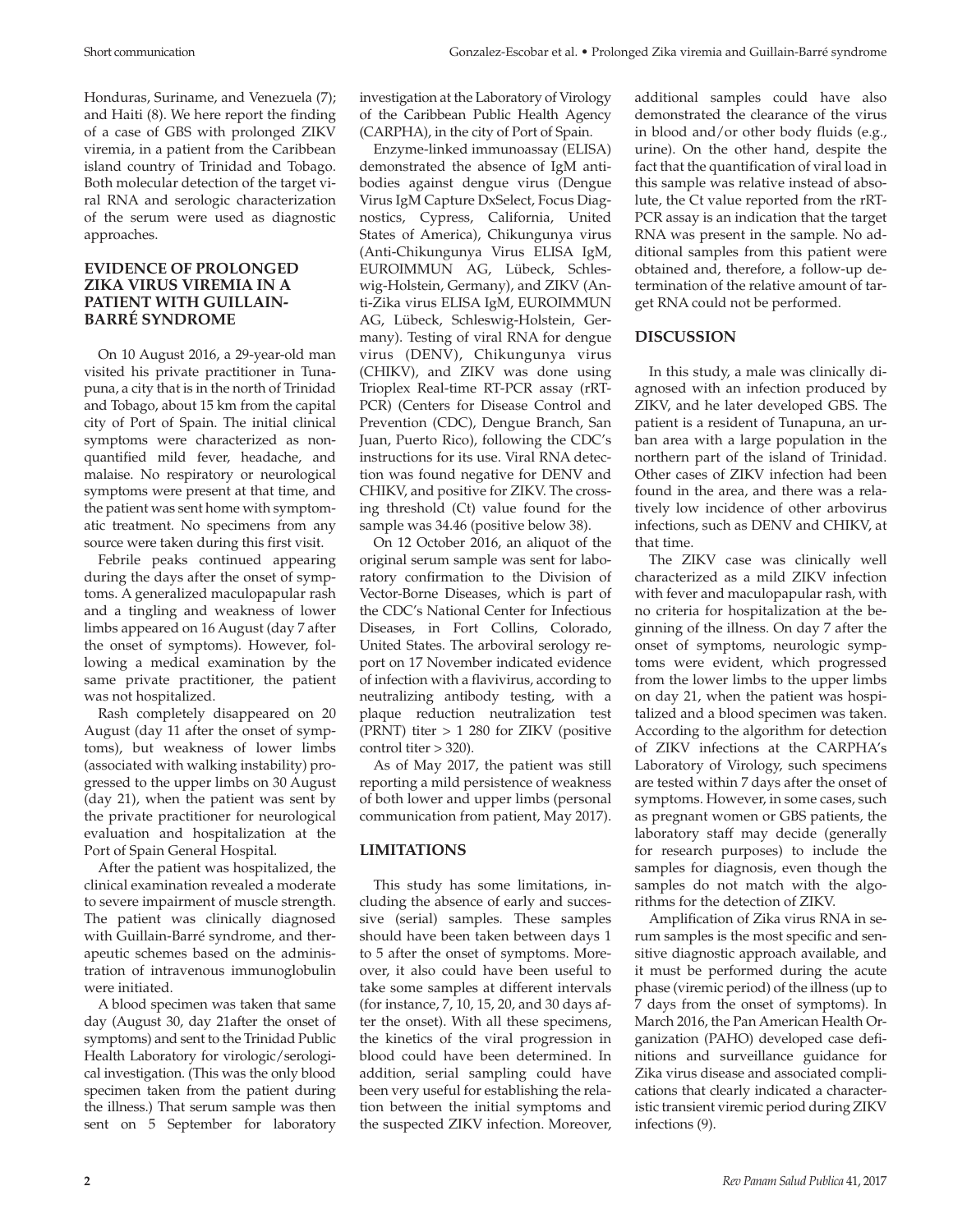Abundant published evidence shows that negative amplifications have been reported for patients whose samples were tested at 6 or more days after the onset of symptoms, indicating a viremic period as brief as 5 days (10). This agrees with other observations, in which viremia was detected when symptoms were present, but not afterward (11). In contrast, prolonged Zika virus RNA has been detected in serum from symptomatic pregnant women from 35 to 53 days post-exposure (12, 13). Additionally, viremia is very often low level, making viral isolation from clinical samples difficult (10).

In a case-control study (6), acute Zika virus infection, as confirmed by a positive RT-PCR result, was observed for all patients in one of the control groups, but for none of the 41 patients tested in the GBS group. According to the authors, this corroborated some clinical observations (notably the absence of fever), suggesting that the patients in the GBS group were no longer viremic at admission. In other words, viral nucleic acid was not amplified at the time when the GBS symptoms appeared. Moreover, in a recently published preliminary report (14), the authors provided evidence that ZIKV is present in serum for a longer period than expected for other flaviviruses; the relation of this finding with GBS cases was not part of that study.

Our target sample was taken on day 21 from the onset of fever and day 15 from the onset of rash. By that time, according to our crossing threshold result ( $Ct =$ 34.46) in the rRT-PCR assay, the sample contained moderate amounts of target nucleic acid (Zika virus RNA) (considering a value of  $<$  29 as a strong positive, between 30 and 37 as a moderate positive, and 38 to 40 as a weak or negative reaction). Given the high sensitivity and specificity of the rRT-PCR assay and the clinical and epidemiological characterization of this case, it appears that this infection with ZIKV was strongly associated with GBS in the patient. It also indicates that the viremia persisted beyond the time reported previously for Zika and other flaviviruses.

Isolation of ZIKV to demonstrate infectivity could not be performed at the CARPHA laboratory. Nevertheless, the resultant amplification of the target viral RNA is strong evidence that the nucleic acid was extracted from intact (and therefore, infective) viral particles. Free

viral RNA in serum is unlikely due to ribonucleases, and remnant virus or non -infective particles are not described for most flaviviruses, at least in the context of persistent infections.

In serology testing (ELISA IgM), the sample was negative for DENV, CHIKV, and ZIKV. Many of the commercial kits for detection of IgM antibodies against ZIKV have low sensitivity, according to one study (15) and a recently circulated CARPHA internal report. This may explain a possible false-negative result, although a failure of IgM response cannot be completely ruled out.

An interesting question at this point is why ZIKV clearance in this patient was delayed and how the immune response could have been implied. One possible explanation is the existence of an unknown or poorly defined immune response mechanism in the course of a flavivirus infection. In fact, a 2014 study demonstrated that West Nile Virus–specific immune responses are severely impaired and delayed in diabetic mice (16), suppressing key antiviral defense responses such as those elicited by IFN-α, IgM, and IgG antibodies. In the same study, suppressed clearance of virus was observed in serum, peripheral tissues, and the brain, thus explaining the persistence of West Nile Virus. In our study there is no evidence that a known or unknown factor might have been responsible for the negative ELISA results and the prolonged viremia in the patient. However, other underlying and still not**-**defined mechanisms might be implicit. An impaired IgM response is one hypothesis.

The plaque reduction neutralization test (PRNT), an assay used to quantify the titer of neutralizing antibodies, showed neutralization of ZIKV at > 1 280 serum dilution. The neutralization observed is a consequence of the presence of neutralizing antibodies (mostly IgG) against ZIKV. Due to the limited amount of sample available, the lack of sensitivity, and the intense cross-reactivity among flaviviruses, demonstration of IgG antibodies against ZIKV and other flaviviruses was not included in this study. Nevertheless, it is logical that other anti-flavivirus IgG antibodies were present in the patient´s serum. That is especially true given that these viruses (such as DENV) have been endemic in the tropics for many years ago and that yellow fever vaccine is regularly applied in Trinidad and Tobago.

A mechanism known as antibody-dependent enhancement might be involved, in which IgG antibodies against viral envelope proteins resulting from a prior infection bind to virus particles of a subsequent infection. This leads to enhanced replication, and potentially more severe illness (17). Thus, persistent viremia that produces GBS could be related with that antibody-dependent enhancement mechanism. Evidence from in vitro experiments suggests cross-reactivity between DENV and ZIKV antibody responses and antibody-dependent enhancement of ZIKV by DENV antibodies (17–19). More research is needed on ZIKV persistent viremia and its relationship with immune response. Additionally, causes of further development of GBS must be investigated.

Many aspects of the ZIKV infection and pathogenesis in humans remain unclear. One remarkable example is whether amplification of viral RNA is related with effective infectious particles. Another striking case is the mechanisms responsible for the appearance of neurologic complications during the ZIKV exposure. With regards to the neurologic damage, one explanation indicates a possible antibody-response mechanism against specific antigens on the ZIKV particles. Another proposed explanation is direct damage of peripheral nerves produced by the virus itself (4, 13). Persistent ZIKV viremia, demonstrated as RNA presence in serum or blood, could be involved in those proposed mechanisms. Long-term ZIKV nucleic acid amplification has recently been related with congenital central nervous system problems, mostly microcephaly and brain development alterations (20). It should be established whether nervous tissue damage is a direct consequence of ZIKV infection. The molecular mechanisms implicated in this damage should also be assessed.

The data presented in this study provide evidence to support changing how we distinguish between an acute ZIKV infection and a nonacute one. Epidemiological surveillance systems, especially those for neurological disorders (for instance, acute flaccid paralysis surveillance for discarding polio virus infection), could be direct beneficiaries of a change in the parameters for laboratory detection (algorithms) of agents implicated in neurological illnesses (as with ZIKV and GBS).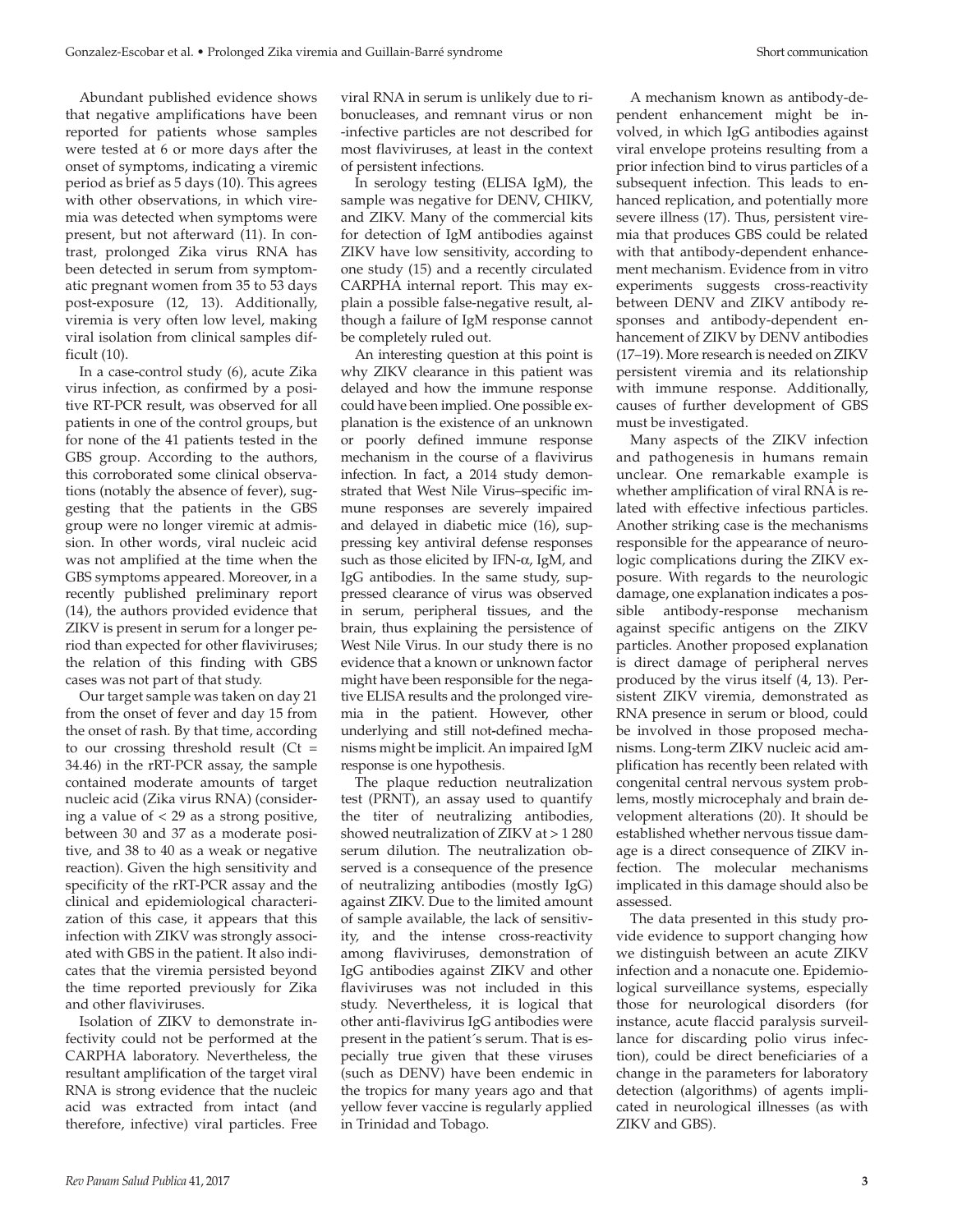There is growing evidence on the differences among flaviviruses in terms of the early stages of the illnesses, the clinical and epidemiological findings, and the duration of the viremia. The data presented in this article indicate that it is possible to determine an etiological diagnosis of a particular neurological disorder by modifying some laboratory algorithms, thus extending the proposed time for detection of some viral agents, including ZIKV.

To our knowledge, this is the first report that directly links long-term persistence of ZIKV infection with a

- 1. Gubler DJ, Kuno G, Markoff L. Flaviviruses. In: Knipe DM, Howley PM, eds. Fields virology, 5<sup>th</sup> ed. Philadelphia:<br>Lippincott Williams & Wilkins; Williams & Wilkins; 2007:1155–227.
- 2. Dick GW, Kitchen SF, Haddow AJ. Zika virus. I. Isolations and serological specificity. Trans R Soc Trop Med Hyg. 1952 Sep; 46(5):509–20.
- 3. Haddow AJ, Williams MC, Woodal JP, Simpson DI, Goma LK. Twelve isolations of Zika virus from *Aedes (Stegomyia) africanus* (Theobald) taken in and above a Uganda forest. Bull World Health Organ. 1964;31:57–69.
- 4. Duffy MR, Chen T-H, Hancock WT, Hancock T, Powers AM, Kool JL, et al. Zika virus outbreak on Yap island, Federated States of Micronesia. N Engl J Med. 2009 Jun 11;360(24):2536–43.
- 5. Sejvar JJ, Bode AV, Marfin AA, Campbell GL, Ewing D, Mazowiecki M, et al. West Nile virus-associated flaccid paralysis. Emerg Infect Dis. 2005;11:2021–7.
- 6. Cao-Lormeau VM, Blake A, Mons S, Lastère S, Roche C, Vanhomwegen J, et al. Guillain-Barré syndrome outbreak associated with Zika virus infection in French Polynesia: a case-control study. Lancet. 2016;387:1531–9.
- 7. Dos Santos T, Rodriguez A, Almiron M, Sanhueza A, Ramon P, De Oliveira W, et al. Zika virus and the Guillain-Barré syndrome -- case series from seven countries. N Engl J Med. 2016 Oct 20;375(16): 1598–1601.
- 8. Kassavetis P, Bajo J-M, Perloff MD, Roosevelt F, Berkowitz AL. Zika virus-associated Guillain-Barré syndrome variant in Haiti. Am Acad Neurol. 2016;87:336–7.

non-congenital neurologic syndrome. We here demonstrated the concurrence of Zika virus viremia with the development of a case of Guillain-Barré syndrome. Further investigations are needed on the epidemiological relevance of our findings, the duration of the viremia, and the syndromes associated with ZIKV infection.

**Acknowledgments.** The authors would like to thank the staff of the Caribbean Public Health Agency (CARPHA), the Ministry of Health of the Republic of Trinidad and Tobago, the patient, and the

#### **REFERENCES**

- 9. Pan American Health Organization. Guidelines for Zika virus disease and its complications 2016. Washington, D.C.: PAHO, 2016. Available from: [http://iris.](http://iris.paho.org/xmlui/bitstream/handle/123456789/28405/9789275118948_eng.pdf?sequ-ence=1&isAllowed=y) [paho.org/xmlui/bitstream/han](http://iris.paho.org/xmlui/bitstream/handle/123456789/28405/9789275118948_eng.pdf?sequ-ence=1&isAllowed=y)[dle/123456789/28405/9789275118948\\_](http://iris.paho.org/xmlui/bitstream/handle/123456789/28405/9789275118948_eng.pdf?sequ-ence=1&isAllowed=y) [eng.pdf?sequ-ence=1&isAllowed=y](http://iris.paho.org/xmlui/bitstream/handle/123456789/28405/9789275118948_eng.pdf?sequ-ence=1&isAllowed=y) Accessed 10 May 2017.
- 10. Lanciotti RS, Kosoy OL, Laven JJ, Velez JO, Lambert AJ, Johnson AJ, et al. Genetic and serologic properties of Zika virus associated with an epidemic, Yap State, Micronesia, 2007. Emerg Infect Dis. 2008;14:1232–9.
- 11. Bearcroft WG. Zika virus infection experimentally induced in a human volunteer. Trans R Soc Trop Med Hyg. 1956;50:442–8.
- 12. Meaney-Delman D, Oduyebo T, Polen KN, White JLWhite JL, Bingham AM, Slavinski SA, et al. Prolonged detection of Zika virus RNA in pregnant women. Obstet Gynecol. 2016;128(4):724–30.
- 13. Driggers RW, Ho CY, Korhonen EM, Kuivanen S, Jääskeläinen AJ, Smura T, et al. Zika virus infection with prolonged maternal viremia and fetal brain abnormalities. N Engl J Med. 2016;374:2142–51.
- 14. Paz-Bailey G, Rosenberg ES, Doyle K, Muñoz-Jordan J, Santiago GA, Klein L, et al. Persistence of Zika virus in body fluids – preliminary report. N Engl J Med. 2017 Feb 14. doi: 10.1056/NEJMoa1613108. [Epub ahead of print].
- 15. Steinhagen K, Probst C, Radzimski C, Schmidt-Chanasit J, Emmerich P, van Esbroeck M, et al. Serodiagnosis of Zika virus (ZIKV) infections by a novel NS1-based ELISA devoid of cross-reactivity with dengue virus antibodies: a multicohort study of assay performance, 2015 to 2016. Euro Surveill. 2016 Dec 15;21(50):30426.

physician for their input and contributions to this paper.

**Conflicts of interest.** The authors declare no conflicts of interest of any kind.

**Disclaimer.** The authors hold sole responsibility for the views expressed in the manuscript, which may not necessarily reflect the opinion or policy of the Caribbean Public Health Agency (Port of Spain, Trinidad and Tobago), the Ministry of Health of the Republic of Trinidad and Tobago (Port of Spain), the *RPSP/ PAJPH*, or PAHO.

- 16. Kumar M, Roe K, Nerurkar PV, Namekar M, Orillo B, Verma S, et al. Impaired virus clearance, compromised immune response and increased mortality in type 2 diabetic mice infected with West Nile virus. PLoS One. 2012;7(8):e44682. doi: 10.1371/journal.pone.0044682.
- 17. Dejnirattisai W, Supasa P, Wongwiwat W, Rouvinski A, Barba-Spaeth G, Duangchinda T, et al. Dengue virus sero-cross-reactivity drives antibody-dependent enhancement of infection with zika virus. Nat Immunol. 2016 Sep;17(9):1102–8. doi: 10.1038/ni.3515.
- 18. Priyamvada L, Quicke KM, Hudson WH, Onlamoon N, Sewatanon J, Edupuganti S, et al. Human antibody responses after dengue virus infection are highly cross-reactive to Zika virus. Proc Nat Acad Sci. 2016;113(28):7852–7.
- 19. Paul LM, Carlin ER, Jenkins MM, Tan AL, Barcellona CM, Nicholson CO, et al. Dengue virus antibodies enhance Zika virus infection. Available from: [http://](http://biorxiv.org/content/early/2016/04/25/050112) [biorxiv.org/content/early/2016/04/25/](http://biorxiv.org/content/early/2016/04/25/050112) [050112](http://biorxiv.org/content/early/2016/04/25/050112) Accessed 10 May 2017.
- 20. Oliveira DBL, Almeida FJ, Durigon EL, Mendes EA, Braconi CT, Marchetti I, et al. Prolonged shedding of Zika virus associated with congenital infection. N Engl J Med. 2016;375:12–14.

Manuscript received on 22 November 2016. Revised version accepted for publication on 23 May 2017.